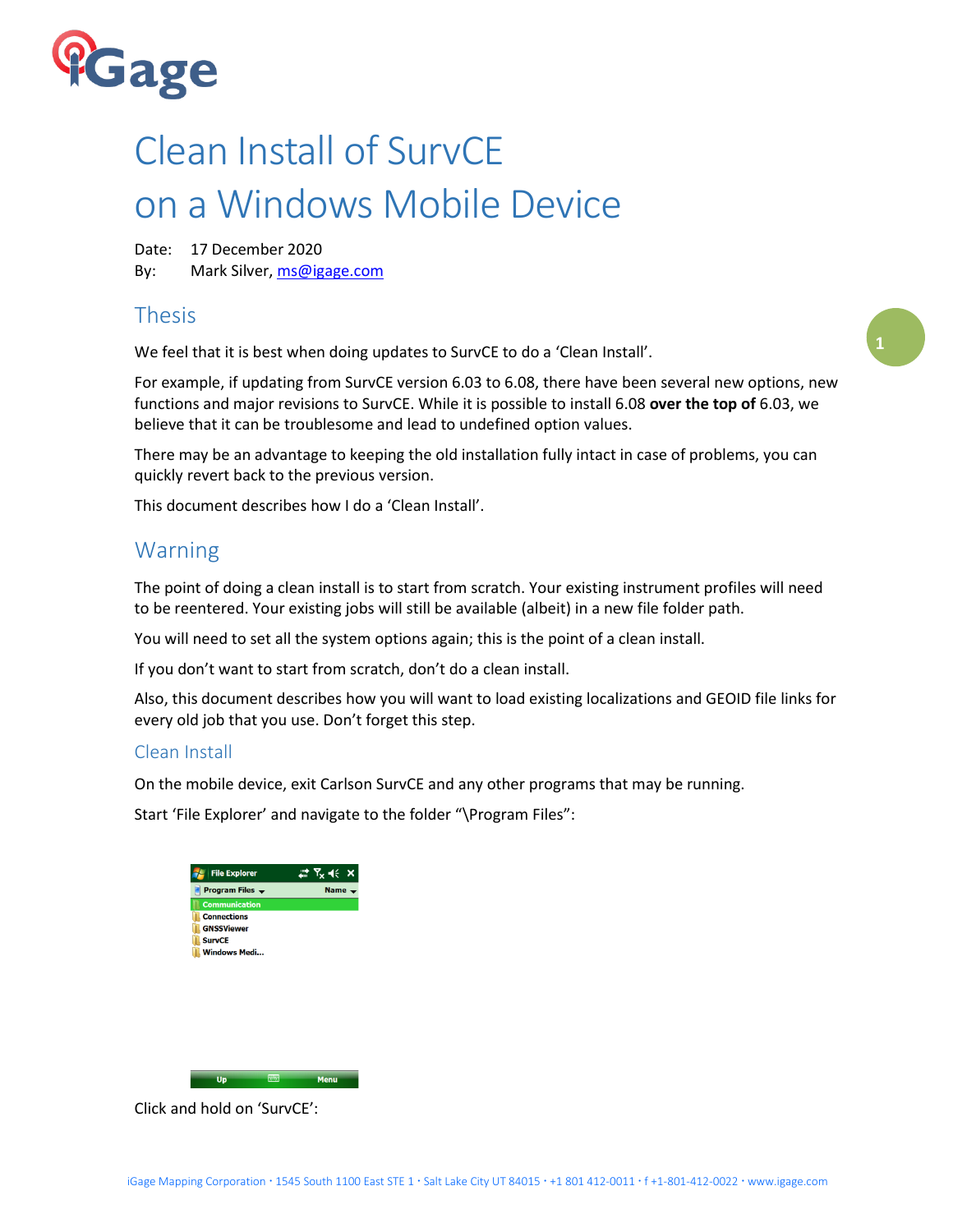

|                       | <b>Communication</b><br><b>Connections</b><br><b>GNSSViewer</b> |  |
|-----------------------|-----------------------------------------------------------------|--|
| <b>SurvCE</b><br>Wind | Cut                                                             |  |
|                       | Copy                                                            |  |
|                       | Rename                                                          |  |
|                       | <b>Delete</b>                                                   |  |
|                       | Send                                                            |  |
|                       | Beam File                                                       |  |
|                       |                                                                 |  |

Click on 'Rename' and rename 'SurvCE' to 'SurvCE\_OLD':



Close the File Explorer.

Run the installer for the latest (or desired) version of SurvCE. The installer will warn that you are going to overwrite an existing installation, agree and complete the installation.

[ Install SurvCE … ]

After installing SurvCE, start the 'File Explorer' again and navigate to the path

'\Program Files\SurvCE\_OLD\SurvStar'

| <b>File Explorer</b>         |         | $T_x \ll x$ |  |
|------------------------------|---------|-------------|--|
| Show <b>R</b><br><b>Name</b> |         |             |  |
| <b>My Device</b>             | 8/18/20 | 456K        |  |
| <b>Program Files</b>         | 1/1/15  | 4.96K       |  |
| SurvCE OLD                   | 12/1/06 | 108K        |  |
| • SurvStar                   | 2/12/19 | 10.7K       |  |
| <b>Mounted Volume</b>        | 11/9/17 | 15B         |  |
|                              | 4/2/15  | 46B         |  |
| <b>cadfileconv</b>           | 2/12/19 | 10.9M       |  |
| carlson                      | 2/11/15 | 450B        |  |
| carlson                      | 2/11/15 | <b>450B</b> |  |
| caster                       | 4/2/15  | 22.7K       |  |
| ccecad                       | 2/12/19 | 53.7K       |  |
| ccecad                       | 4/2/15  | 342B        |  |
| <b>CECamera</b>              | 2/12/19 | 67.0K       |  |
| <b>CEFileTransfer</b>        | 8/6/19  | 183K        |  |
| Un                           |         | Menu        |  |

In the folder you will find one or more 'carlson' files with sizes that are about '450B' (450 Bytes). These files are the license files. If there is one file, it is the license file for the current version (probably version 6 with an extension of '.lic6'). If there are two, the first one is 'carlson.lic5' and the second file is 'carlson.lic6'.

**2**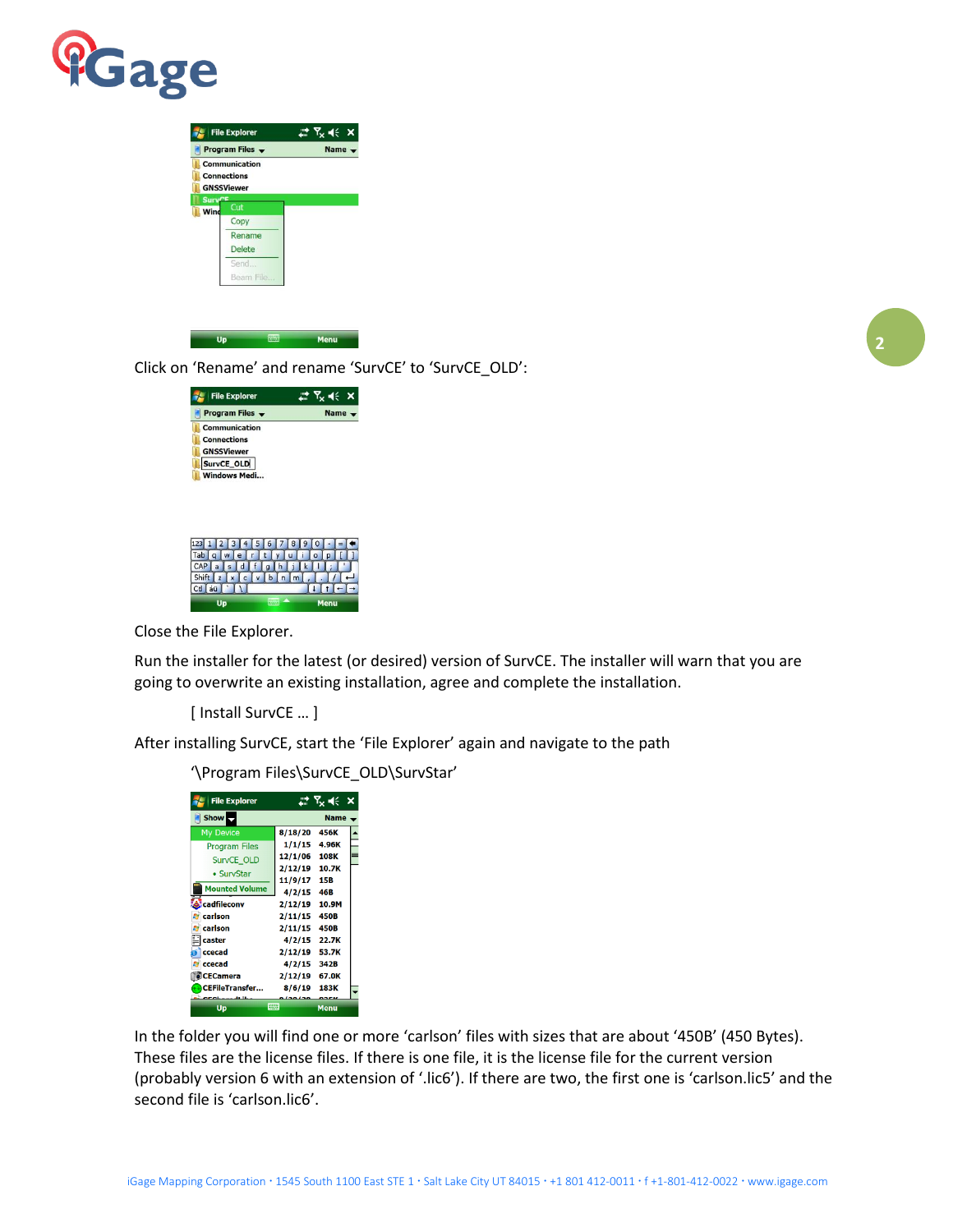

| <b>File Explorer</b>   |             | $\mathbb{H}$ $\mathcal{T}_{\mathsf{x}}$ $\mathsf{f}(\mathsf{x})$ |  |
|------------------------|-------------|------------------------------------------------------------------|--|
| SurvStar $\rightarrow$ |             | <b>Name</b>                                                      |  |
| antinfo                | 8/18/20     | 456K                                                             |  |
| ashtech12_rover        | 1/1/15      | 4.96K                                                            |  |
| atl80                  | 1/06        | <b>108K</b>                                                      |  |
| attn                   | 2/19        | 10.7K                                                            |  |
| hannadha               | 0.117       | <b>15B</b>                                                       |  |
| <b>btcomm</b>          | $\sqrt{15}$ | 46B                                                              |  |
| cadfileconv            | 2/12/19     | 10.9M                                                            |  |
| carlson                | 2/11/15     | <b>450B</b>                                                      |  |
| carlson                | 2/11/15     | 450B                                                             |  |
| caster                 | 4/2/15      | 22.7K                                                            |  |
| ccecad                 | 2/12/19     | 53.7K                                                            |  |
| ccecad                 | 4/2/15      | 342B                                                             |  |
| <b>O</b> CECamera      | 2/12/19     | 67.0K                                                            |  |
| <b>CEFileTransfer</b>  | 8/6/19      | 183K                                                             |  |
|                        |             |                                                                  |  |
| Up                     |             | <b>Menu</b>                                                      |  |

If you copy the 'carlson.lic6' file from the old folder:

\Program Files\SurvCE\_OLD\SurvStar

To the new foler:

\Program Files\SurvCE\SurvStar

Then you will not need to reactivate the new version of SurvCE. You can do this by clicking and holding on the second file:

|                | <b>File Explorer</b>  | ₩          | $\nabla_{\mathbf{x}} \parallel \in \mathbf{x}$ |  |
|----------------|-----------------------|------------|------------------------------------------------|--|
| SurvStar -     |                       |            | <b>Name</b>                                    |  |
| antinfo        |                       | 8/18/20    | 456K                                           |  |
| ashte          | Cut                   | /1/15      | 4.96K                                          |  |
| atl80          |                       | /1/06      | 108K                                           |  |
| attn           | Copy                  | 12/19      | 10.7K                                          |  |
| broad          | Rename                | /9/17      | <b>15B</b>                                     |  |
| btcon          | <b>Delete</b>         | /2/15      | 46B                                            |  |
| cadfil         | Send                  | 12/19      | 10.9M                                          |  |
| carlsd         | Beam File             | 11/15      | 450B                                           |  |
| <b>carlson</b> |                       | 271/15     | <b>450B</b>                                    |  |
| caster         |                       | 4/2/15     | 22.7K                                          |  |
| ccecad         |                       | 2/12/19    | 53.7K                                          |  |
| ccecad         |                       | 4/2/15     | 342B                                           |  |
| CECamera       |                       | 2/12/19    | 67.0K                                          |  |
|                | <b>CEFileTransfer</b> | 8/6/19     | 183K                                           |  |
|                |                       |            |                                                |  |
| Up             |                       | <b>WW.</b> | Menu                                           |  |

Then clicking 'Copy'.

Next navigate to the folder: '\Program Files\SurvCE\SurvStar'

| <b>File Explorer</b>  |         | <b>Y<sub>x</sub></b> 46 X |  |
|-----------------------|---------|---------------------------|--|
| <b>Show</b><br>Name - |         |                           |  |
| <b>My Device</b>      |         |                           |  |
| <b>Program Files</b>  |         |                           |  |
| <b>SurvCE</b>         | 2/12/19 | 171K                      |  |
| • SurvStar            | 8/18/20 | 456K                      |  |
|                       | 12/1/06 | <b>108K</b>               |  |
| <b>Mounted Volume</b> | 2/12/19 | 10.7K                     |  |
| cadfileconv           | 2/12/19 | 10.9M                     |  |
| ccecad                | 2/12/19 | 53.7K                     |  |
| CECamera              | 2/12/19 | 67.0K                     |  |
| <b>CEFileTransfer</b> | 8/6/19  | 183K                      |  |
| <b>CESharedLibs</b>   | 9/28/20 | 835K                      |  |
| chord                 | 2/12/19 | 24.3K                     |  |
| <b>CoordSys</b>       | 2/12/19 | 246K                      |  |
| <b>CSFont</b>         | 2/12/19 | 64.0K                     |  |
|                       |         |                           |  |
| Up                    |         | Menu                      |  |

Now click on 'Menu' (lower-right corner), then Edit, then Paste: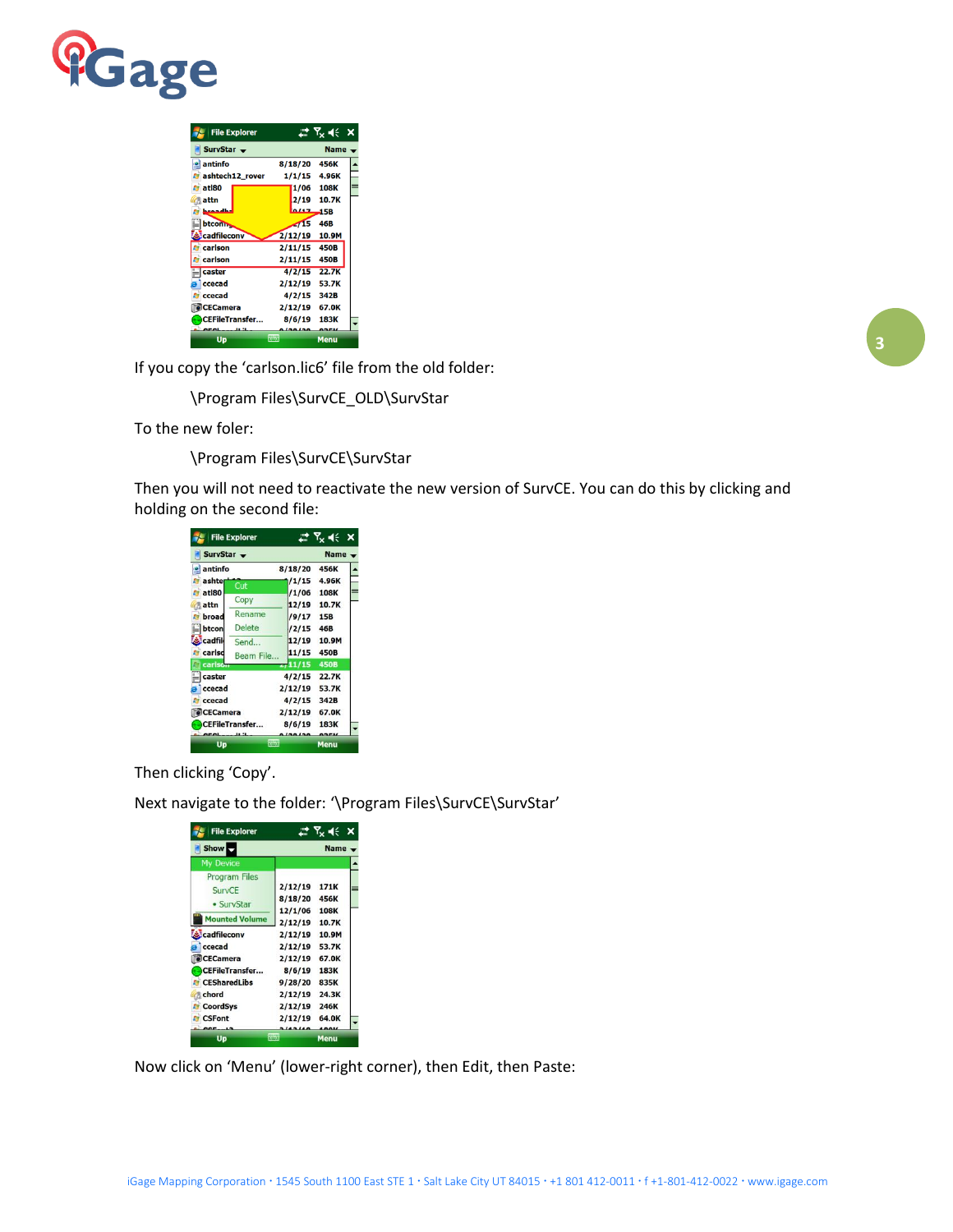

| <b>File Explorer</b>                                                                                    | $\mathbb{C}^{\bullet}$ $\mathbb{R}_{\times}$ $\mathbb{R}^{\bullet}$ $\times$                               |  |
|---------------------------------------------------------------------------------------------------------|------------------------------------------------------------------------------------------------------------|--|
| SurvStar $\sim$                                                                                         | $Name -$                                                                                                   |  |
| <b>NADConv</b>                                                                                          |                                                                                                            |  |
| <b>Symbols</b><br><b>AdvOccupation</b><br>antinfo<br>atl80<br>attn<br>cadfileconv<br>ccecad<br>CECamera | 2/12/19 171K<br>Go To<br>8/<br>Refresh<br>12<br>2/<br>Show All Files<br>2/<br>Sort By<br>21<br>Send.<br>21 |  |
| <b>CEFileTransfr</b><br><b>CESharedLib:</b><br><b>Co</b> chord<br><b>CoordSys</b><br><b>E</b> CSFont    | tle.<br><b>Undo Rename</b><br>plder<br>Cut<br>p<br>Copy<br>Paste<br><b>Paste Shortcut</b>                  |  |
| Up                                                                                                      | Select All<br>m                                                                                            |  |

**4**

Close the 'File Explorer' then start SurvCE. It should be activated, just like the previous copy.

You will need to reconfigure any instrument profiles that you need. (This is the intent of a 'Clean Install', you want to start from scratch!)

## Using Jobs from the Old Data Folder

All your old data files are still on the data collector in the '\Program Files\SurvCE\_OLD\Data' folder (or where every you have been storing them.) When you open a job you can just click the up arrow a few times, then navigate to the '…\SurvCE\_OLD\Data' folder:



If you choose to open them from the '…\SurvCE\_OLD\Data' folder location, the path to localization files will have changed and you may need to re-load localizations.

When you do the new install, you should check the box to install both the GEOID12B and GEOID18 files. They will be in the same location as they used to be '\Program Files\SurvCE\Data\GEOIDS\' so it should not be an issue. However, you should check to make sure they are loaded.

#### Checking Localizations

If your existing\old job has a localization or 'Grid to Ground' scale factor, go to 'Equip: Localization: Points (tab)':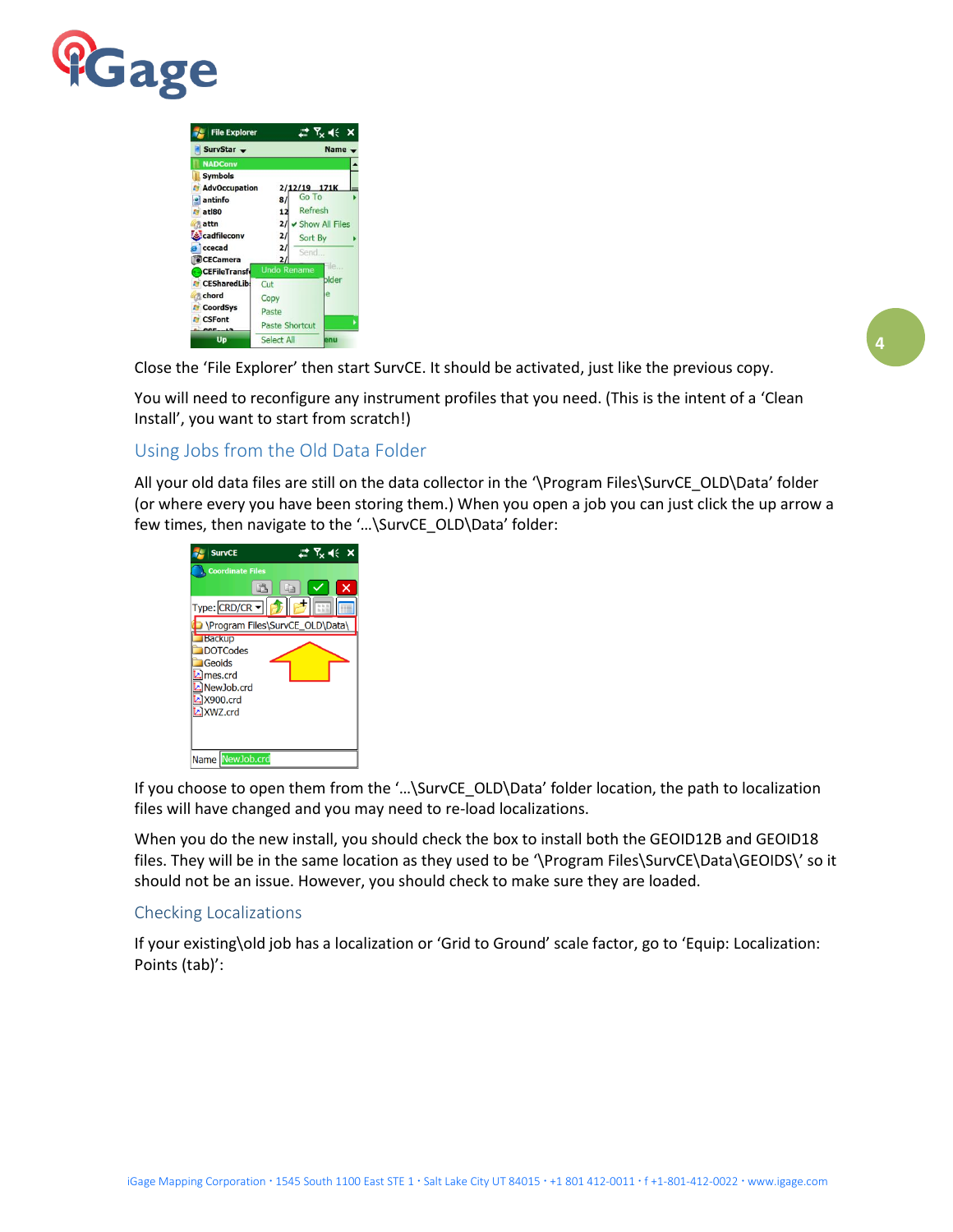

| <b>SurvCE</b> |                                           | $\mathbb{Z}$ $\mathbb{Z}$ $\prec$ $\prec$ |              |
|---------------|-------------------------------------------|-------------------------------------------|--------------|
|               | Localization                              |                                           | $\mathsf{x}$ |
|               | System   TS   GPS   Points   By Hel <   D |                                           |              |
| Pt ID         | Northing                                  | Easting                                   | Eleva        |
|               |                                           |                                           |              |
|               |                                           |                                           |              |
|               |                                           |                                           |              |
|               | Ш                                         |                                           |              |
|               |                                           |                                           |              |
| Add           | <b>Delete</b>                             | Edit                                      | On/Off       |
| Load          | <b>View</b>                               | Monitor                                   | Save         |
|               |                                           |                                           |              |

If the localization is missing, click on 'Load' and navigate to the job location and open the localization file:

**5**

| <b>SurvCE</b>                    | # % ≪ ×                         |
|----------------------------------|---------------------------------|
| <b>Localization File</b>         |                                 |
|                                  | 鶅<br>La<br>x                    |
| $Type:$ $DATA$ , LO $\neg$       | 111                             |
|                                  | \Program Files\SurvCE_OLD\Data\ |
| <b>Баскир</b><br><b>DOTCodes</b> |                                 |
| Geoids                           |                                 |
| demo.loc                         |                                 |
|                                  |                                 |
|                                  |                                 |
|                                  |                                 |
|                                  |                                 |
| Name demo.loc                    |                                 |

Next, if you open a job from the '..OLD' data folder, get in the habit (*and you should do this ALWAYS anyway*) of checking to make sure the GEOID file is available. Navigate to 'Equp: Localization: GPS (tab)':

| # ½ ≪ ×<br><b>SurvCE</b>                                                                                                                      |
|-----------------------------------------------------------------------------------------------------------------------------------------------|
| $\mathsf{x}$<br><b>Localization</b><br>Ξ                                                                                                      |
| System   TS GPS   Points   By Hel 1   1                                                                                                       |
| <b>Base Translation</b><br><b>Localization Method</b><br>Multi Point Method:<br><b>Plane Similarity</b><br>ate Plane Gr<br>One Point Azimuth: |
| Geoid File:<br><b>GS201</b>                                                                                                                   |
| dratic<br>Geoid Method:<br>IQ.                                                                                                                |
| Grid to Ground:                                                                                                                               |
|                                                                                                                                               |

Click on the 'Geoid File:' button and make sure the GEOID file is available. (Double-click on it to exit!)

#### Conclusion

That is all there is to doing a quick 'Clean Install' while saving your program activation.

But; Reverting is Easy Too

After you do the upgrade, what if you find a bug that prevents you from surveying?